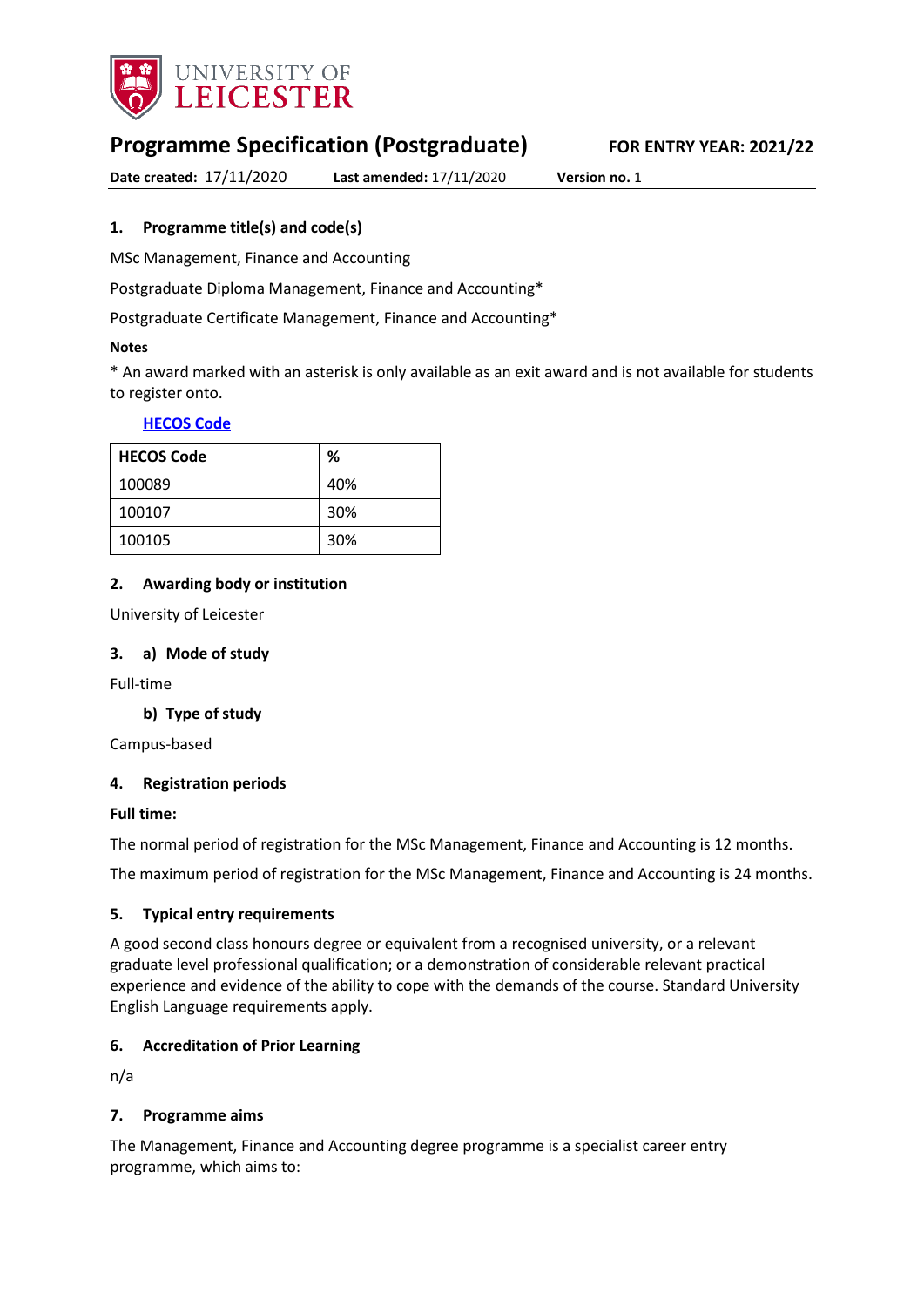- Provide students with a rigorous curriculum in the subjects of management, finance and accounting covering the main theories, models, frameworks, and techniques in those three disciplines to prepare them for a career in either management, finance or accounting or for further research in any of the three areas
- Enable the study of management and organisations in an historical, international and comparative framework recognising the different types, sizes, structures and purposes of organizations and the stakeholders that they serve;
- Analyse and evaluate management problems and issues, including the external economic, political, social, and technological, contexts within which organizations operate
- Provide students with an appreciation of the importance of information to business within a knowledge-based economy. This will include an identification of appropriate methodologies for data acquisition, assessment, analysis anddissemination
- Enable students to develop a range of transferrable and interpersonal skills, which will allow them to identify problems, evaluate and analyse situations and typical business scenarios, consider alternative solutions, make choices through critically
- Enable students to integrate and apply systematically, and creatively, the knowledge, theories and models that they have learnt to a variety of case studies and adissertation
- Equip students with the necessary skills to undertake independent research work in either management, accounting or finance, which is supporting through the completion of a dissertation

### **8. Reference points used to inform the programme specification**

- QAA Benchmarking Statement
- Framework for Higher Education Qualifications (FHEQ)
- UK Quality Code for Higher Education
- [University Learning Strategy](https://www2.le.ac.uk/offices/sas2/quality/learnteach)
- [University Assessment Strategy](https://www2.le.ac.uk/offices/sas2/quality/learnteach)
- University of Leicester Periodic Developmental Review Report
- External Examiners' reports (annual)
- United Nations Education for Sustainable Development Goals
- **•** Student Destinations Data
- CFA Investment Foundations programme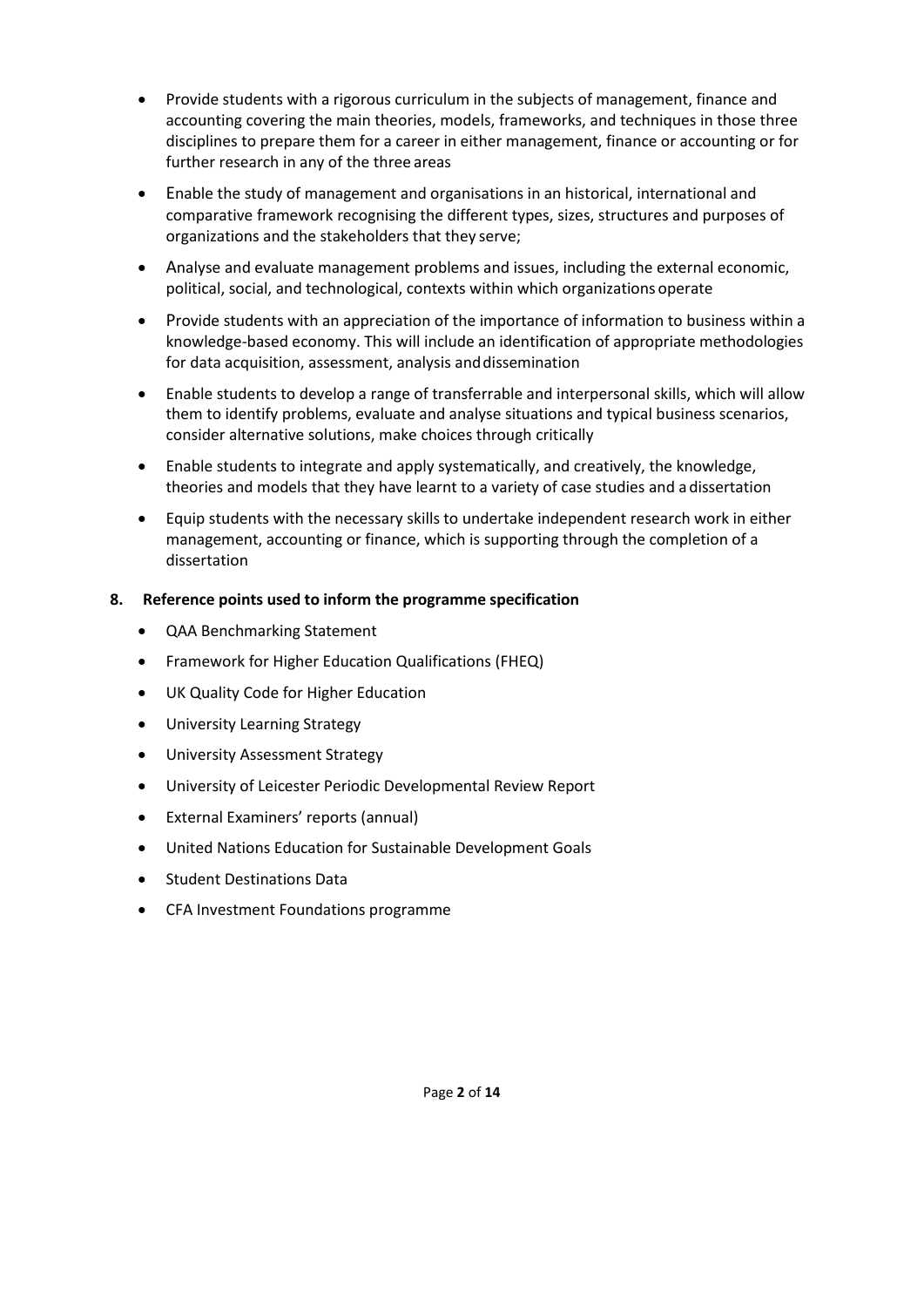## **9. Programme Outcomes**

Unless otherwise stated, programme outcomes apply to all awards specified in [1.](#page-0-0) Programme title(s).

# **Discipline specific knowledge and competencies**

i) Knowledge

| <b>Intended Learning</b><br><b>Outcomes</b>                                                                                                                                                                                                                                                             | <b>Teaching and Learning Methods</b>                                                                                         | <b>How Demonstrated?</b>                                                           |
|---------------------------------------------------------------------------------------------------------------------------------------------------------------------------------------------------------------------------------------------------------------------------------------------------------|------------------------------------------------------------------------------------------------------------------------------|------------------------------------------------------------------------------------|
| <b>Certificate</b><br>Discuss key theories and<br>models used across a range<br>of management, finance and<br>accounting subjects.                                                                                                                                                                      | Lectures, seminar-facilitated<br>group discussion, directed<br>reading, self-directed private<br>study and seminar exercises | Examinations, projects, problem<br>classes, formative and summative<br>coursework  |
| <b>Diploma</b><br>In addition to the above,<br>possess a deeper knowledge<br>of the key theories and<br>models, as well as<br>demonstrating some<br>evaluation of their<br>usefulness in business<br>decision-making scenarios.                                                                         | Lectures, seminar-facilitated<br>group discussion, directed<br>reading, self-directed private<br>study and seminar exercises | Examinations, projects, problem<br>classes, formative and summative<br>coursework. |
| <b>Masters</b><br>In addition to the above,<br>students should be able to<br>critically evaluate key<br>theories and models,<br>including their usefulness in<br>both practical (and<br>organisational) settings and<br>in a research context.<br>Integrate and synthesise<br>knowledge across subjects | In addition to the above: the<br>dissertation and independent<br>research                                                    | In addition to the above:<br>dissertation                                          |

## ii) Concepts

| <b>Intended Learning</b><br><b>Outcomes</b>                                                                                            | <b>Teaching and Learning Methods</b>                                                                                         | <b>How Demonstrated?</b>                                                           |
|----------------------------------------------------------------------------------------------------------------------------------------|------------------------------------------------------------------------------------------------------------------------------|------------------------------------------------------------------------------------|
| <b>Certificate</b><br>Explain key principles and<br>concepts of management,<br>finance and accounting and<br>their inter-relationship. | Lectures, seminar-facilitated<br>group discussion, directed<br>reading, self-directed private<br>study and seminar exercises | Examinations, projects, problem<br>classes, formative and summative<br>coursework. |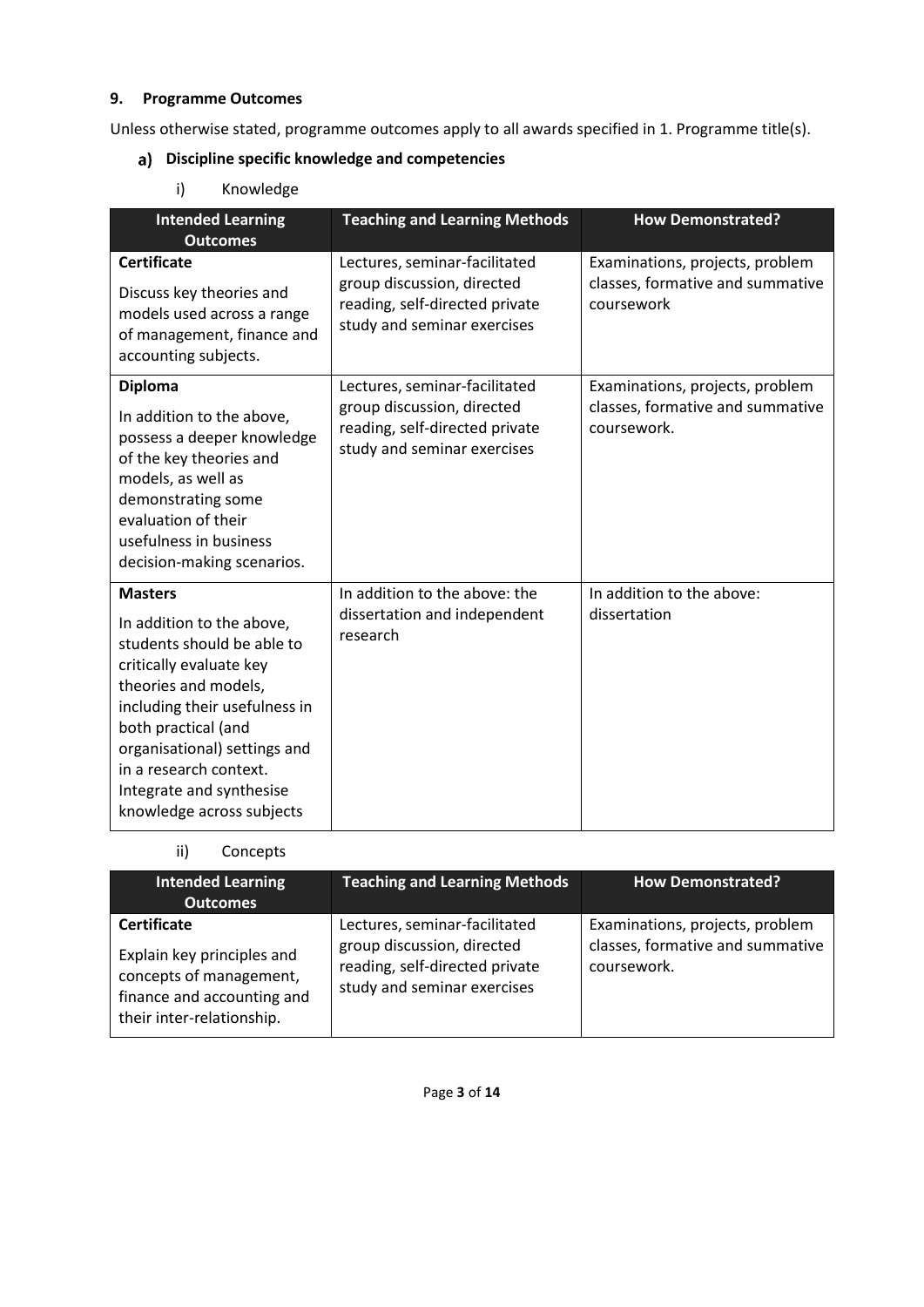| <b>Intended Learning</b><br><b>Outcomes</b>                                                                                                                                                                                                                                                                 | <b>Teaching and Learning Methods</b>                                                                                         | <b>How Demonstrated?</b>                                                           |
|-------------------------------------------------------------------------------------------------------------------------------------------------------------------------------------------------------------------------------------------------------------------------------------------------------------|------------------------------------------------------------------------------------------------------------------------------|------------------------------------------------------------------------------------|
| <b>Diploma</b><br>Demonstrate an analysis of<br>principles and core concepts,<br>models and theories of<br>management, finance and<br>accounting                                                                                                                                                            | Lectures, seminar-facilitated<br>group discussion, directed<br>reading, self-directed private<br>study and seminar exercises | Examinations, projects, problem<br>classes, formative and summative<br>coursework. |
| <b>Masters</b><br>In addition to the above,<br>students should be able to<br>critically analyse the<br>development of<br>management, finance and<br>accounting theories,<br>concepts and models and<br>explain and critique the<br>methodologies used in<br>management, finance and<br>accounting research. | In addition to the above: the<br>dissertation and independent<br>research                                                    | In addition to the above:<br>dissertation                                          |

## iii) Techniques

| <b>Intended Learning</b><br><b>Outcomes</b>                                                                                                                       | <b>Teaching and Learning Methods</b>                                                                                         | <b>How Demonstrated?</b>                                                           |
|-------------------------------------------------------------------------------------------------------------------------------------------------------------------|------------------------------------------------------------------------------------------------------------------------------|------------------------------------------------------------------------------------|
| <b>Certificate</b><br>Describe and apply core<br>theories, models and<br>concepts; evaluate the<br>usefulness of theories and<br>models in business<br>scenarios. | Lectures, seminar-facilitated<br>group discussion, directed<br>reading, self-directed private<br>study and seminar exercises | Examinations, projects, problem<br>classes, formative and summative<br>coursework. |
| <b>Diploma</b><br>Describe and apply of core<br>theories, models and<br>concepts; evaluate the<br>usefulness of theories and<br>models in business<br>scenarios.  | Lectures, seminar-facilitated<br>group discussion, directed<br>reading, self-directed private<br>study and seminar exercises | Examinations, projects, problem<br>classes, formative and summative<br>coursework. |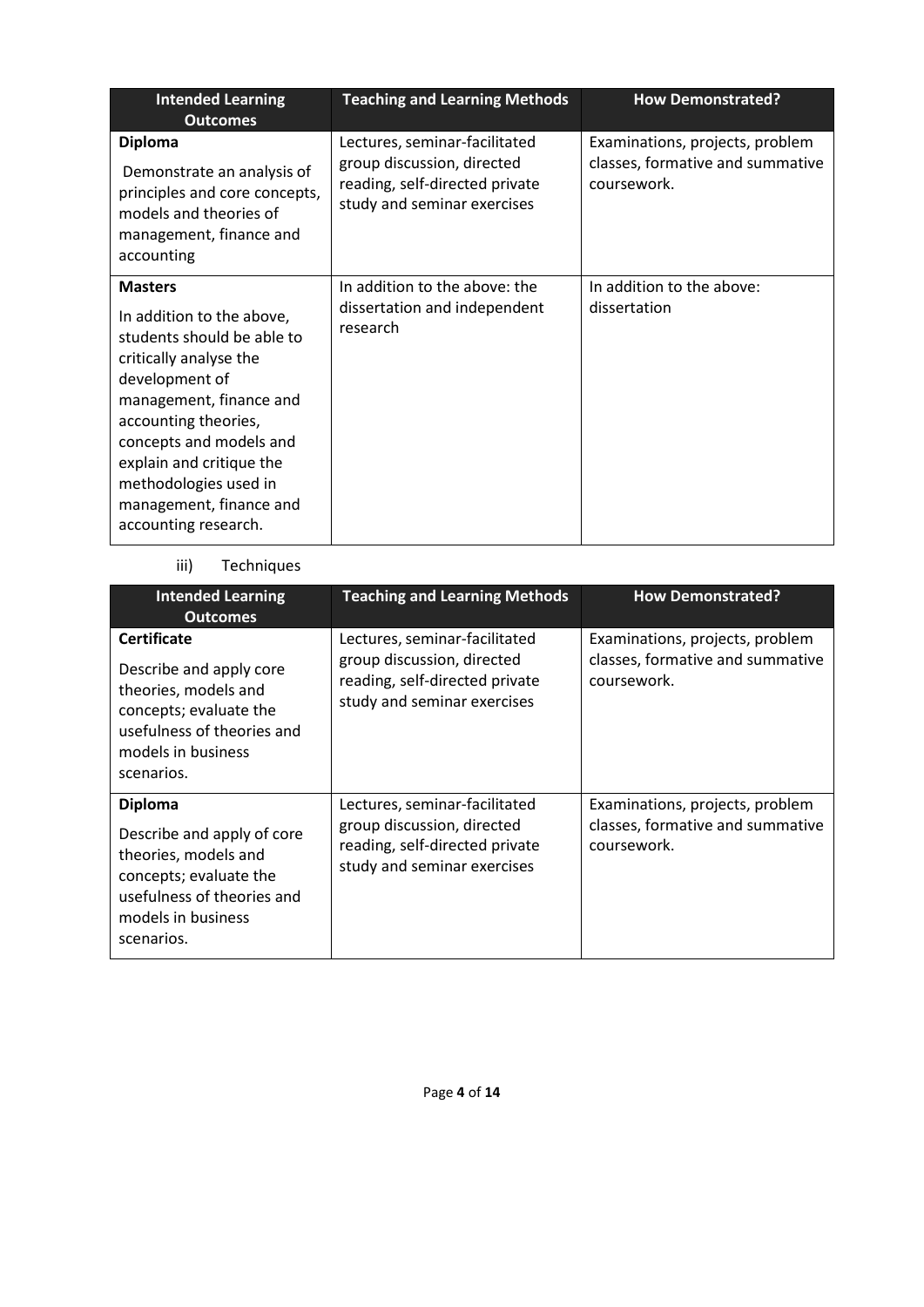| <b>Intended Learning</b><br><b>Outcomes</b>                                                                                                                                                                                               | <b>Teaching and Learning Methods</b>                                      | <b>How Demonstrated?</b>                      |
|-------------------------------------------------------------------------------------------------------------------------------------------------------------------------------------------------------------------------------------------|---------------------------------------------------------------------------|-----------------------------------------------|
| <b>Masters</b><br>In addition to the above,<br>students should be able to<br>undertake qualitative,<br>numerical and statistical<br>evaluation as a means to<br>develop an analysis of a<br>management, finance or<br>accounting problem. | In addition to the above: the<br>dissertation and independent<br>research | In addition to the above, the<br>dissertation |

## iv) Critical analysis

| <b>Intended Learning</b><br><b>Outcomes</b>                                                                                                                          | <b>Teaching and Learning Methods</b>                                                                                         | <b>How Demonstrated?</b>                                                           |
|----------------------------------------------------------------------------------------------------------------------------------------------------------------------|------------------------------------------------------------------------------------------------------------------------------|------------------------------------------------------------------------------------|
| <b>Certificate</b><br>Describe core management,<br>financial and accounting<br>concepts and techniques.<br>Reflect critically on the                                 | Lectures, seminar-facilitated<br>group discussion, directed<br>reading, self-directed private<br>study and seminar exercises | Examinations, projects, problem<br>classes, formative and summative<br>coursework. |
| disciplines of management,<br>finance and accounting and<br>upon the context bound<br>nature of the generation and<br>application of its concepts<br>and techniques. |                                                                                                                              |                                                                                    |
| <b>Diploma</b><br>As above                                                                                                                                           | As above                                                                                                                     | As above                                                                           |
| <b>Masters</b><br>As above                                                                                                                                           | In addition to the above: the<br>dissertation and independent<br>research                                                    | In addition to the above, the<br>dissertation                                      |

## v) Presentation

| <b>Intended Learning</b><br><b>Outcomes</b>                                                                                                                                                   | <b>Teaching and Learning Methods</b>                                                                                         | <b>How Demonstrated?</b>                                                           |
|-----------------------------------------------------------------------------------------------------------------------------------------------------------------------------------------------|------------------------------------------------------------------------------------------------------------------------------|------------------------------------------------------------------------------------|
| <b>Certificate</b><br>Distinguish between relevant<br>and non-relevant materials;<br>Communicate results of<br>independent research and<br>problem solution in both oral<br>and written form. | Lectures, seminar-facilitated<br>group discussion, directed<br>reading, self-directed private<br>study and seminar exercises | Examinations, projects, problem<br>classes, formative and summative<br>coursework. |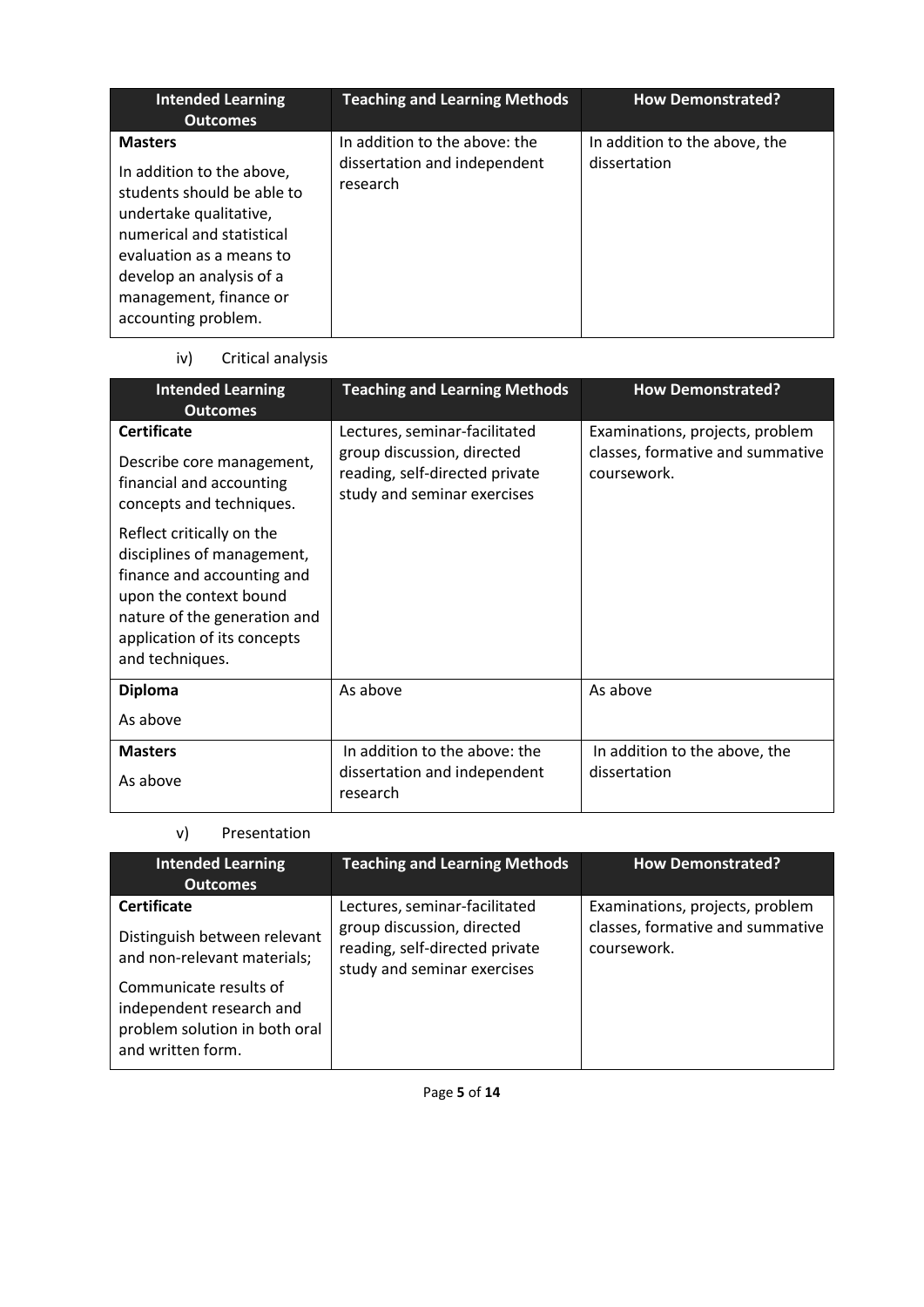| <b>Intended Learning</b><br><b>Outcomes</b>                                                                                                                                               | <b>Teaching and Learning Methods</b>                                                                                         | <b>How Demonstrated?</b>                                                           |
|-------------------------------------------------------------------------------------------------------------------------------------------------------------------------------------------|------------------------------------------------------------------------------------------------------------------------------|------------------------------------------------------------------------------------|
| <b>Diploma</b><br>Distinguish between relevant<br>and non-relevant materials;<br>Communicate results of<br>independent research and<br>problem solution in both oral<br>and written form. | Lectures, seminar-facilitated<br>group discussion, directed<br>reading, self-directed private<br>study and seminar exercises | Examinations, projects, problem<br>classes, formative and summative<br>coursework. |
| <b>Masters</b><br>Distinguish between relevant<br>and non-relevant materials;<br>Communicate results of<br>independent research and                                                       | In addition to the above: the<br>dissertation and independent<br>research                                                    | In addition to the above, the<br>dissertation                                      |
| problem solution in both oral<br>and written form.                                                                                                                                        |                                                                                                                              |                                                                                    |

## vi) Appraisal of evidence

| <b>Intended Learning</b><br><b>Outcomes</b>                                                                        | <b>Teaching and Learning Methods</b>                                                                                         | <b>How Demonstrated?</b>                                                                                  |
|--------------------------------------------------------------------------------------------------------------------|------------------------------------------------------------------------------------------------------------------------------|-----------------------------------------------------------------------------------------------------------|
| <b>Certificate</b><br>Ability to analyse and assess<br>a variety of complex<br>accounting and financial<br>issues. | Lectures, seminar-facilitated<br>group discussion, directed<br>reading, self-directed private<br>study and seminar exercises | Essays assignments,<br>examinations, projects, problem<br>classes, formative and summative<br>coursework. |
| Locate, organise and assess<br>data from a range of<br>different primary and<br>literature sources                 | Lectures, seminar-facilitated<br>group discussion, directed<br>reading, self-directed private<br>study and seminar exercises | Essays assignments,<br>examinations, projects, problem<br>classes, formative and summative<br>coursework. |
| Analyse a range of<br>management, finance and<br>accounting concepts and<br>understand and criticise<br>arguments. | Lectures, seminar-facilitated<br>group discussion, directed<br>reading, self-directed private<br>study and seminar exercises | Essays assignments,<br>examinations, projects, problem<br>classes, formative and summative<br>coursework. |
| <b>Diploma</b><br>As above                                                                                         | Lectures, seminar-facilitated<br>group discussion, directed<br>reading, self-directed private<br>study and seminar exercises | Essays assignments,<br>examinations, projects, problem<br>classes, formative and summative<br>coursework. |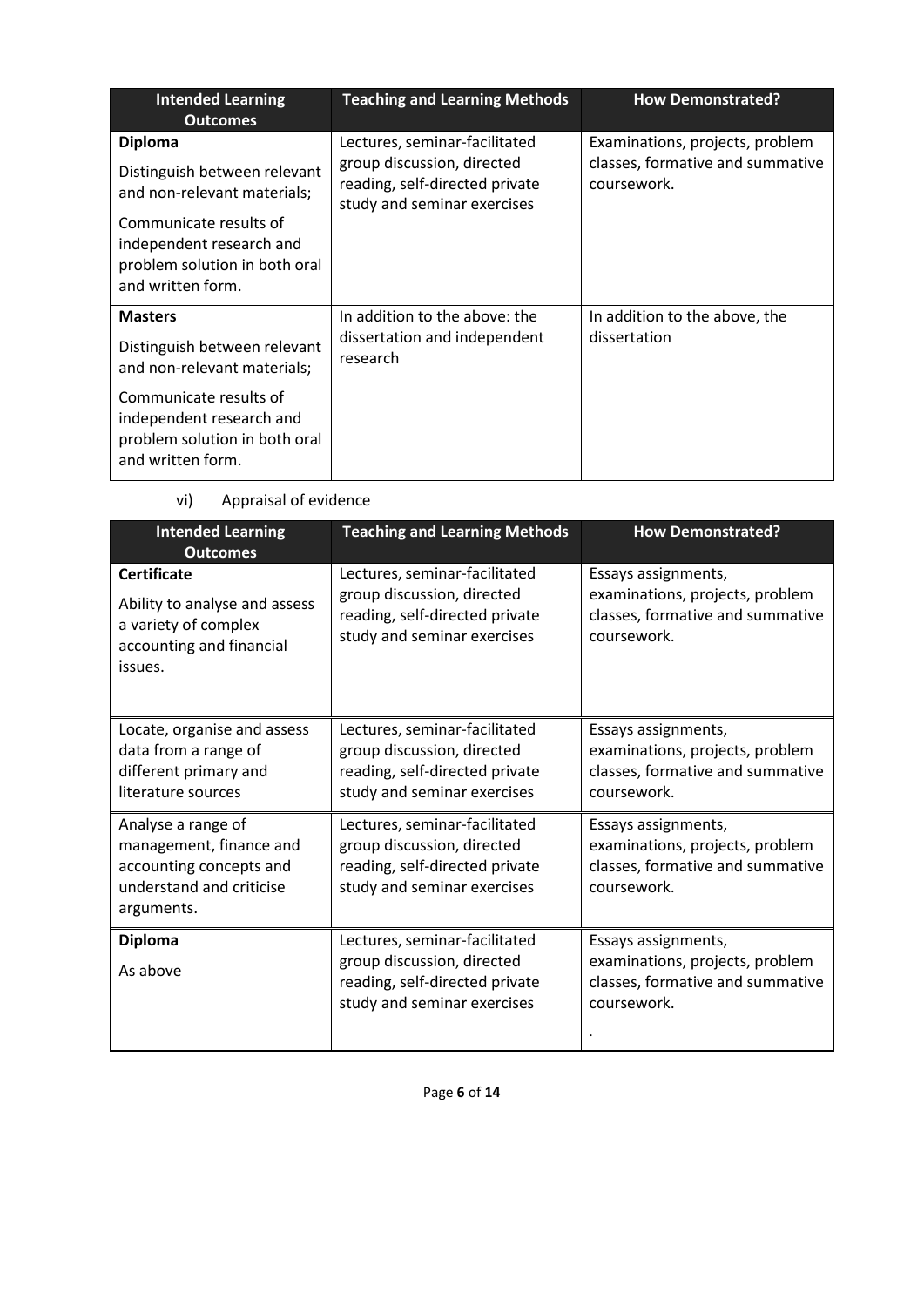| <b>Intended Learning</b><br><b>Outcomes</b>                                                                                                     | <b>Teaching and Learning Methods</b>                                      | <b>How Demonstrated?</b>                      |
|-------------------------------------------------------------------------------------------------------------------------------------------------|---------------------------------------------------------------------------|-----------------------------------------------|
| <b>Masters</b><br>In addition to the above,<br>demonstrate the ability to<br>sustain an independent level<br>of inquiry at an advanced<br>level | In addition to the above: the<br>dissertation and independent<br>research | In addition to the above, the<br>dissertation |

# **Transferable skills**

i) Research skills

| <b>Intended Learning</b><br><b>Outcomes</b>                                                                                                                                                                                                                                            | <b>Teaching and Learning Methods</b>                                                                                         | <b>How Demonstrated?</b>                                                                                  |
|----------------------------------------------------------------------------------------------------------------------------------------------------------------------------------------------------------------------------------------------------------------------------------------|------------------------------------------------------------------------------------------------------------------------------|-----------------------------------------------------------------------------------------------------------|
| <b>Certificate</b><br>Demonstrate intellectual<br>independence, through<br>identifying and evaluating<br>relevant evidence for essay<br>assignments, as well as<br>developing time<br>management skills;<br>Demonstrate an ability to<br>write structured and<br>coherent written work | Lectures, seminar-facilitated<br>group discussion, directed<br>reading, self-directed private<br>study and seminar exercises | Essays assignments,<br>examinations, projects, problem<br>classes, formative and summative<br>coursework. |
| <b>Diploma</b><br>Demonstrate intellectual<br>independence, through<br>identifying and evaluating<br>relevant evidence for essay<br>assignments, as well as<br>developing time<br>management skills;<br>Demonstrate an ability to<br>write structured and<br>coherent written work     | Lectures, seminar-facilitated<br>group discussion, directed<br>reading, self-directed private<br>study and seminar exercises | Essays assignments,<br>examinations, projects, problem<br>classes, formative and summative<br>coursework. |
| <b>Masters</b><br>In addition to the above,<br>students will plan an<br>independent research<br>project based on focused<br>research questions.                                                                                                                                        | In addition to the above: the<br>dissertation and independent<br>research                                                    | In addition to the above, the<br>dissertation                                                             |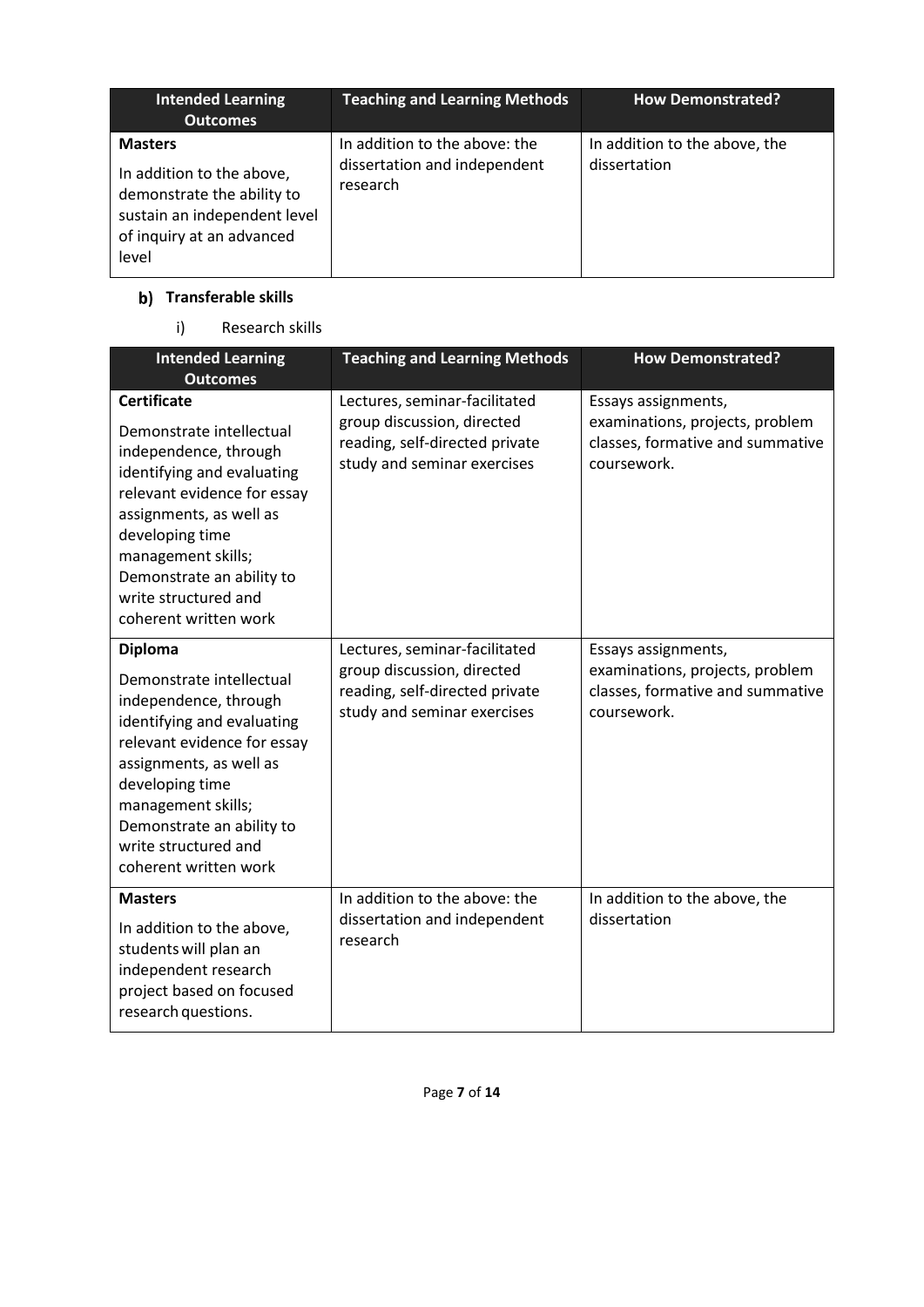ii) Communication skills

| <b>Intended Learning</b><br><b>Outcomes</b>                                                                              | <b>Teaching and Learning Methods</b>                                                                                         | <b>How Demonstrated?</b>                                                           |
|--------------------------------------------------------------------------------------------------------------------------|------------------------------------------------------------------------------------------------------------------------------|------------------------------------------------------------------------------------|
| <b>Certificate</b><br>Communicate effectively<br>through both written and<br>oral channels to a variety of<br>audiences. | Lectures, seminar-facilitated<br>group discussion, directed<br>reading, self-directed private<br>study and seminar exercises | Examinations, projects, problem<br>classes, formative and summative<br>coursework. |
| <b>Diploma</b><br>Communicate effectively<br>through both written and<br>oral channels to a variety of<br>audiences.     | Lectures, seminar-facilitated<br>group discussion, directed<br>reading, self-directed private<br>study and seminar exercises | Examinations, projects, problem<br>classes, formative and summative<br>coursework. |
| <b>Masters</b><br>In addition, students will<br>produce a dissertation that is<br>coherently structured and<br>written   | In addition to the above, the<br>dissertation                                                                                | In addition to the above: research<br>proposal and dissertation                    |

### iii) Data presentation

| <b>Intended Learning</b><br><b>Outcomes</b>                                                                              | <b>Teaching and Learning Methods</b>                                                                                         | <b>How Demonstrated?</b>                                                           |
|--------------------------------------------------------------------------------------------------------------------------|------------------------------------------------------------------------------------------------------------------------------|------------------------------------------------------------------------------------|
| <b>Certificate</b><br>Presentation of financial<br>data and the results of<br>analysis in both oral and<br>written form. | Lectures, seminar-facilitated<br>group discussion, directed<br>reading, self-directed private<br>study and seminar exercises | Examinations, projects, problem<br>classes, formative and summative<br>coursework. |
| <b>Diploma</b><br>Presentation of financial<br>data and the results of<br>analysis in both oral and<br>written form.     | Lectures, seminar-facilitated<br>group discussion, directed<br>reading, self-directed private<br>study and seminar exercises | Examinations, projects, problem<br>classes, formative and summative<br>coursework. |
| <b>Masters</b><br>Presentation of financial<br>data and the results of<br>analysis in both oral and<br>written form.     | In addition to the above, the<br>dissertation                                                                                | In addition to the above: research<br>proposal and dissertation                    |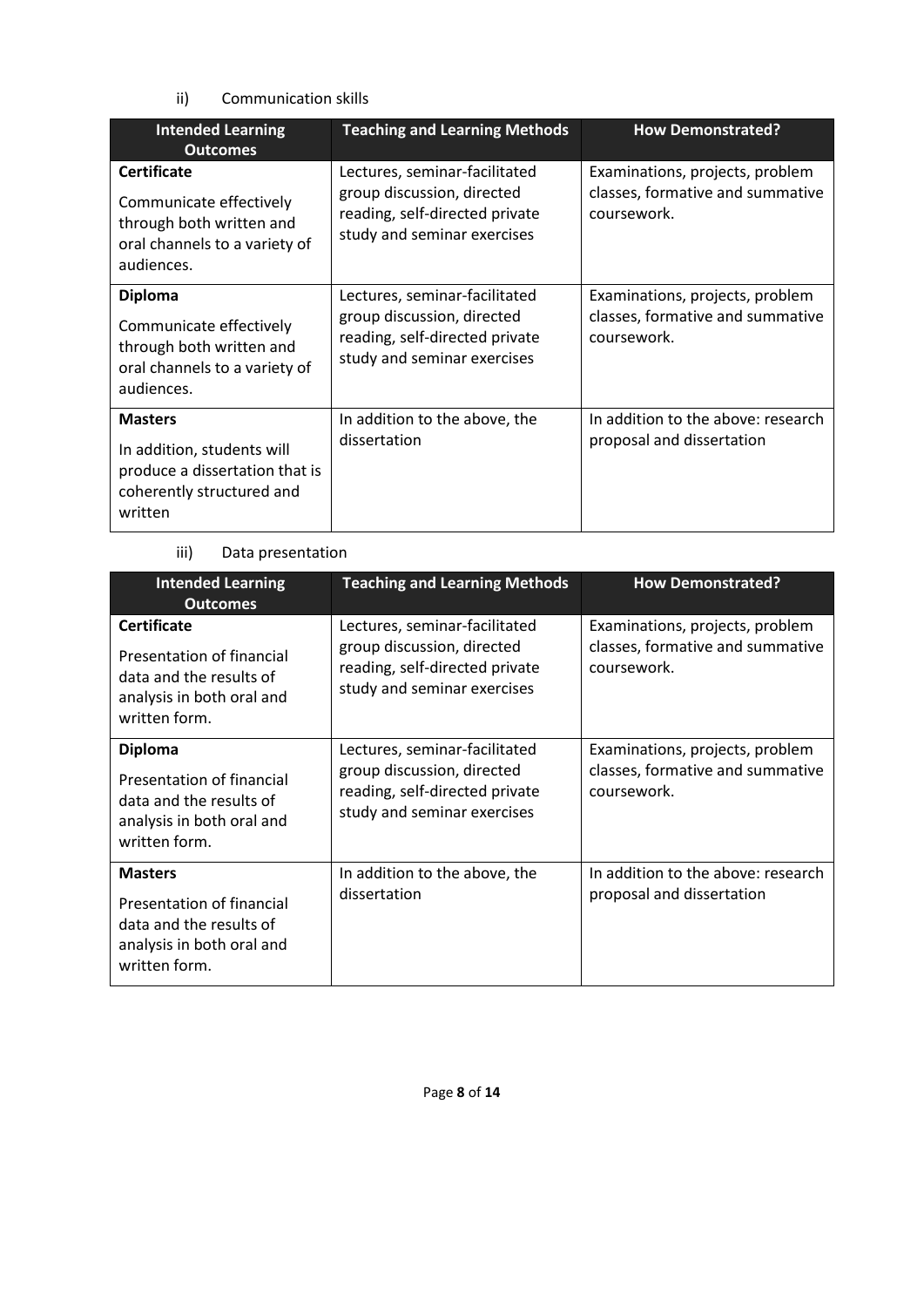iv) Information technology

| <b>Intended Learning</b><br><b>Outcomes</b>                                                                                                      | <b>Teaching and Learning Methods</b>                      | <b>How Demonstrated?</b>                                             |
|--------------------------------------------------------------------------------------------------------------------------------------------------|-----------------------------------------------------------|----------------------------------------------------------------------|
| <b>Certificate</b><br>Construct and present<br>quantitative data, including<br>accounts, effectively using IT<br>resources where<br>appropriate. | Lectures, seminars, problem<br>classes, computer classes. | Projects, problem classes,<br>formative and summative<br>coursework. |
| Use specialist packages for<br>statistical analysis.                                                                                             | Lectures, seminars, problem<br>classes, computer classes. | Projects, problem classes,<br>formative and summative<br>coursework. |
| <b>Diploma</b>                                                                                                                                   | Lectures, seminars, problem                               | Projects, problem classes,                                           |
| As above                                                                                                                                         | classes, computer classes.                                | formative and summative<br>coursework.                               |
| <b>Masters</b>                                                                                                                                   | In addition to the above, the                             | In addition to the above: research                                   |
| In addition to the above use<br>data analysis software and<br>statistical databases that are<br>relevant to the dissertation                     | dissertation                                              | proposal and dissertation                                            |

# v) Problem solving

| <b>Intended Learning</b><br><b>Outcomes</b>                            | <b>Teaching and Learning Methods</b>                                                                                         | <b>How Demonstrated?</b>                                                           |
|------------------------------------------------------------------------|------------------------------------------------------------------------------------------------------------------------------|------------------------------------------------------------------------------------|
| <b>Certificate</b><br>Demonstrate problem<br>formulation and solution. | Lectures, seminar-facilitated<br>group discussion, directed<br>reading, self-directed private<br>study and seminar exercises | Examinations, projects, problem<br>classes, formative and summative<br>coursework. |
| <b>Diploma</b><br>Demonstrate problem<br>formulation and solution.     | Lectures, seminar-facilitated<br>group discussion, directed<br>reading, self-directed private<br>study and seminar exercises | Examinations, projects, problem<br>classes, formative and summative<br>coursework. |
| <b>Masters</b><br>Demonstrate problem<br>formulation and solution.     | In addition to the above: the<br>dissertation (and supervision<br>process) and independent<br>research                       | In addition to the above: research<br>proposal and dissertation                    |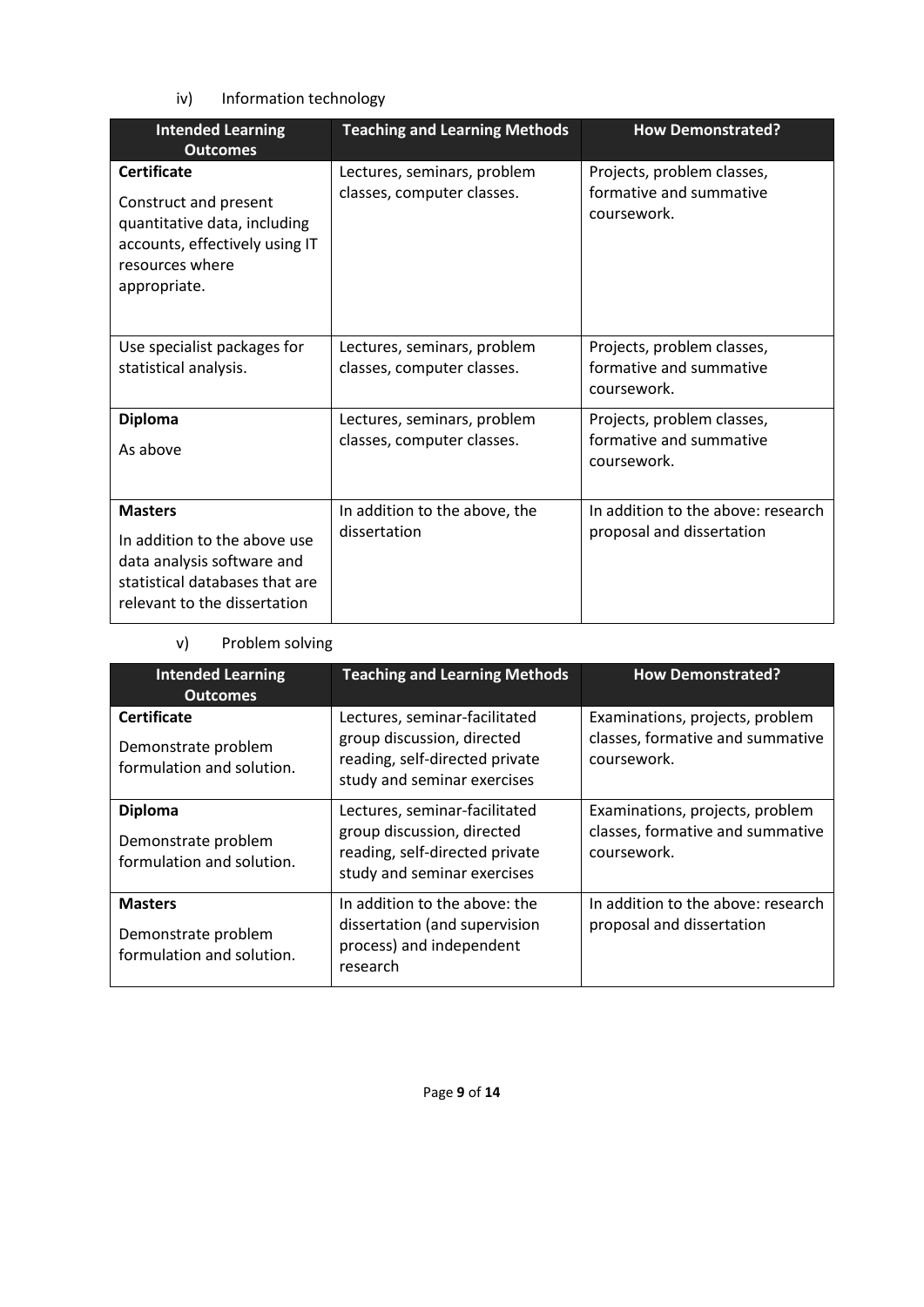# vi) Working relationships

| <b>Intended Learning</b><br><b>Outcomes</b>                                                              | <b>Teaching and Learning Methods</b> | <b>How Demonstrated?</b>                                                   |
|----------------------------------------------------------------------------------------------------------|--------------------------------------|----------------------------------------------------------------------------|
| <b>Certificate</b><br>Demonstrate ability to work<br>with others and contribute<br>to group discussions. | Independent and group<br>coursework. | Group projects, problem classes,<br>formative and summative<br>coursework. |
| <b>Diploma</b><br>Demonstrate ability to work<br>with others and contribute<br>to group discussions.     | Independent and group<br>coursework. | Group projects, problem classes,<br>formative and summative<br>coursework. |
| <b>Masters</b><br>Demonstrate ability to work<br>with others and contribute<br>to group discussions.     | Independent and group<br>coursework. | Group projects, problem classes,<br>formative and summative<br>coursework. |

## vii) Managing learning

| <b>Intended Learning</b><br><b>Outcomes</b>                                                                       | <b>Teaching and Learning Methods</b>                                                                                         | <b>How Demonstrated?</b>                                                           |
|-------------------------------------------------------------------------------------------------------------------|------------------------------------------------------------------------------------------------------------------------------|------------------------------------------------------------------------------------|
| <b>Certificate</b><br>Plan and construct responses<br>to exercises and essay<br>assignments.                      | Lectures, seminar-facilitated<br>group discussion, directed<br>reading, self-directed private<br>study and seminar exercises | Examinations, projects, problem<br>classes, formative and summative<br>coursework. |
| Self-direct study to ensure<br>completion of essay<br>assignment tasks and to<br>manage the programme<br>workload |                                                                                                                              |                                                                                    |
| <b>Diploma</b><br>Plan and construct responses<br>to exercises and essay<br>assignments.                          | Lectures, seminar-facilitated<br>group discussion, directed<br>reading, self-directed private<br>study and seminar exercises | Examinations, projects, problem<br>classes, formative and summative<br>coursework. |
| Self-direct study to ensure<br>completion of essay<br>assignment tasks and to<br>manage the programme<br>workload |                                                                                                                              |                                                                                    |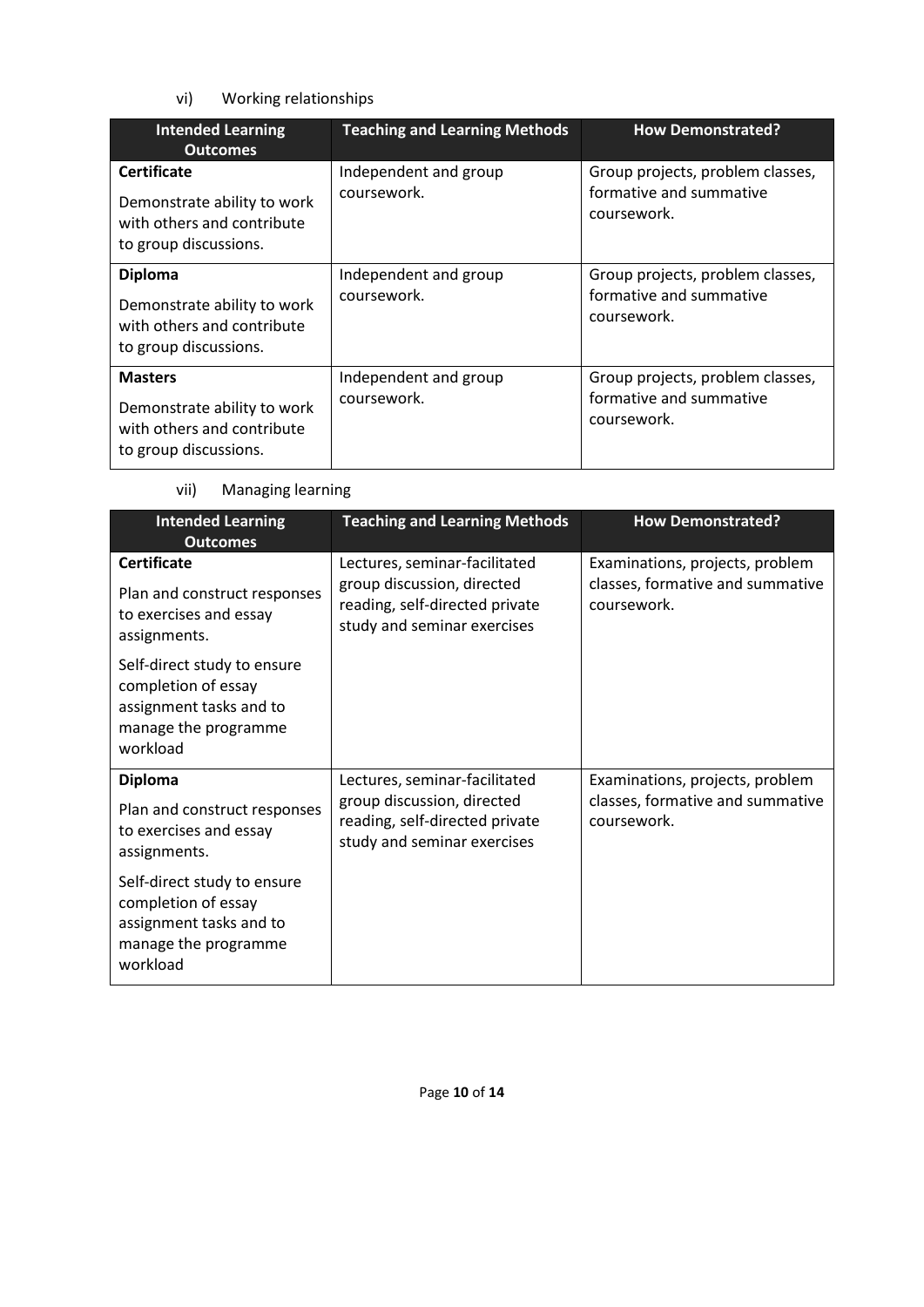| <b>Intended Learning</b><br><b>Outcomes</b>                                                                                                                                                            | <b>Teaching and Learning Methods</b>                                                                   | <b>How Demonstrated?</b>                     |
|--------------------------------------------------------------------------------------------------------------------------------------------------------------------------------------------------------|--------------------------------------------------------------------------------------------------------|----------------------------------------------|
| <b>Masters</b><br>In addition to the above:<br>identify and complete an<br>independent research<br>project - this also includes<br>the necessary time<br>management to conduct<br>independent research | In addition to the above: the<br>dissertation (and supervision<br>process) and independent<br>research | Successful completion of the<br>dissertation |

### viii) Career management

| <b>Intended Learning</b><br><b>Outcomes</b>                                            | <b>Teaching and Learning Methods</b>                                                                                       | <b>How Demonstrated?</b>                                       |
|----------------------------------------------------------------------------------------|----------------------------------------------------------------------------------------------------------------------------|----------------------------------------------------------------|
| <b>Certificate &amp; Diploma</b><br>Assess potential career<br>pathways and employers. | Teaching methods provide the<br>relevant knowledge and context<br>to encourage self-reflection on<br>personal development. | Essay assignment feedback and<br>personal development planning |
|                                                                                        | Personal Tutor system, and self-<br>reflection on essay assignment<br>feedback                                             |                                                                |
| <b>Masters:</b><br>Assess potential career<br>pathways and employers.                  | In addition: The dissertation<br>supervision process                                                                       | <b>Dissertation</b>                                            |

### **10. Special features**

The first term has two zero credit bearing modules which will be taught in the first part of the first term. The first of these modules, "Foundations of Mathematics for Finance", will introduce students to the fundamental notions and results of mathematics and statistics that are needed during the programme.

The second of these modules is "Professional Skills in Finance". Central to this module is the CFA Investment Foundations program and the corresponding certificate, whose content will be studied in this module. The students will gain an overall appreciation of the finance industry and the language to discuss and understand it along with the possibility to take the professional qualification enhancing their employment prospects. After completing these aspects students will be equipped to tackle the credit bearing modules.

## **11. Indicators of programme quality**

- University Academic Review
- External examiners' reports
- Accreditation for CFA Investment Foundations programme

Page **11** of **14**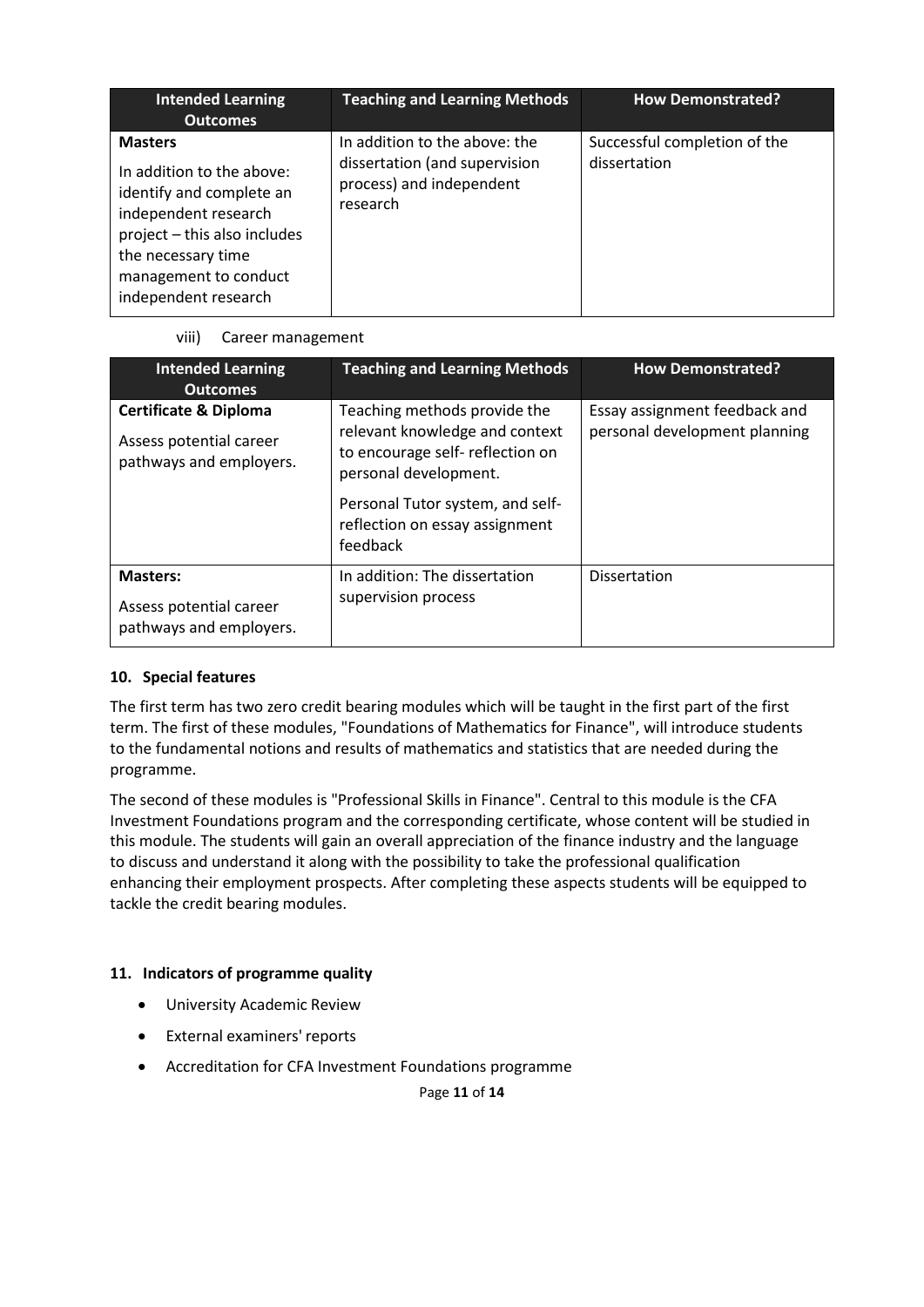### **12. Criteria for award and classification**

This programme follows the standard scheme of taught postgraduate award and classification set out i[n Senate Regulations](http://www.le.ac.uk/senate-regulations) – see the version of *Senate Regulation 6 governing taught postgraduate programmes of study* relevant to year of entry.

## **13. Progression points**

As defined i[n Senate Regulations](http://www.le.ac.uk/senate-regulation6) - refer to the version of *Senate Regulation 6 governing taught postgraduate programmes of study* relevant to year of entry.

In cases where a student has failed to meet a requirement to progress he or she will be required to withdraw from the course and a recommendation will be made to the Board of Examiners for an intermediate/exit award where appropriate.

## **14. Rules relating to re-sits or re-submissions**

As defined i[n Senate Regulations](http://www.le.ac.uk/senate-regulation6) - refer to the version of *Senate Regulation 6 governing taught postgraduate programmes of study* relevant to year of entry.

### **15. External Examiners reports**

The details of the External Examiner(s) for this programme and the most recent External Examiners' reports for this programme can be found at [exampapers@Leicester](https://exampapers.le.ac.uk/) [log-in required]

## **16. Additional features** (e.g. timetable for admissions)

n/a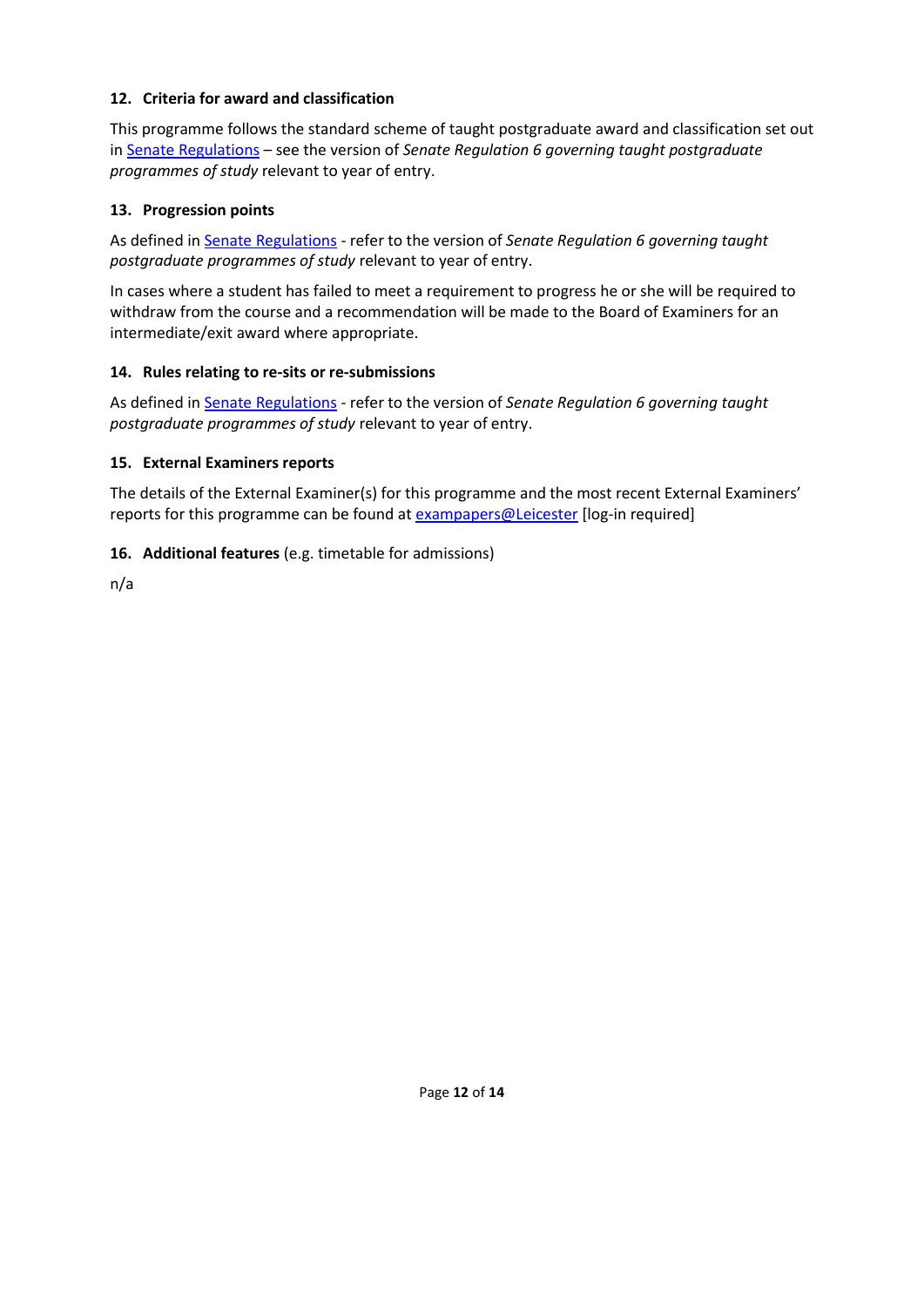

# **Programme Specification (Postgraduate) FOR ENTRY YEAR: 2021/22**

**Date created:** 17/11/2020 **Last amended:** 17/02/2021 **Version no.** 1

## **Appendix 1: Programme structure (programme regulations)**

The University regularly reviews its programmes and modules to ensure that they reflect the current status of the discipline and offer the best learning experience to students. On occasion, it may be necessary to alter particular aspects of a course or module.

MSc Management, Finance and Accounting

#### **Credit breakdown**

| <b>Status</b>        | <b>Year long</b> | Semester 1 | Semester 2 | Other delivery<br>period |
|----------------------|------------------|------------|------------|--------------------------|
| Core taught          | n/a              | 45 credits | 30 credits | n/a                      |
| Optional             | n/a              | n/a        | 45 credits | 30 credits               |
| Dissertation/project | n/a              | n/a        | n/a        | 30 credits               |
|                      |                  |            |            | 180 credits in total     |

### **Level 7/Year 1 2021/22**

Core modules

| Delivery period | Code   | <b>Title</b>                             | <b>Credits</b> |
|-----------------|--------|------------------------------------------|----------------|
| Semester 1      | EC7121 | Professional Skills in Finance           | n/a            |
| Semester 1      | EC7122 | Foundations of Mathematics in Finance    | n/a            |
| Semester 1      | MN7022 | <b>Financial Analysis and Investment</b> | 15 credits     |
| Semester 1      | EC7097 | <b>Financial Risk Management</b>         | 15 credits     |
| Semester 1      | MN7402 | <b>Business Economics</b>                | 15 credits     |